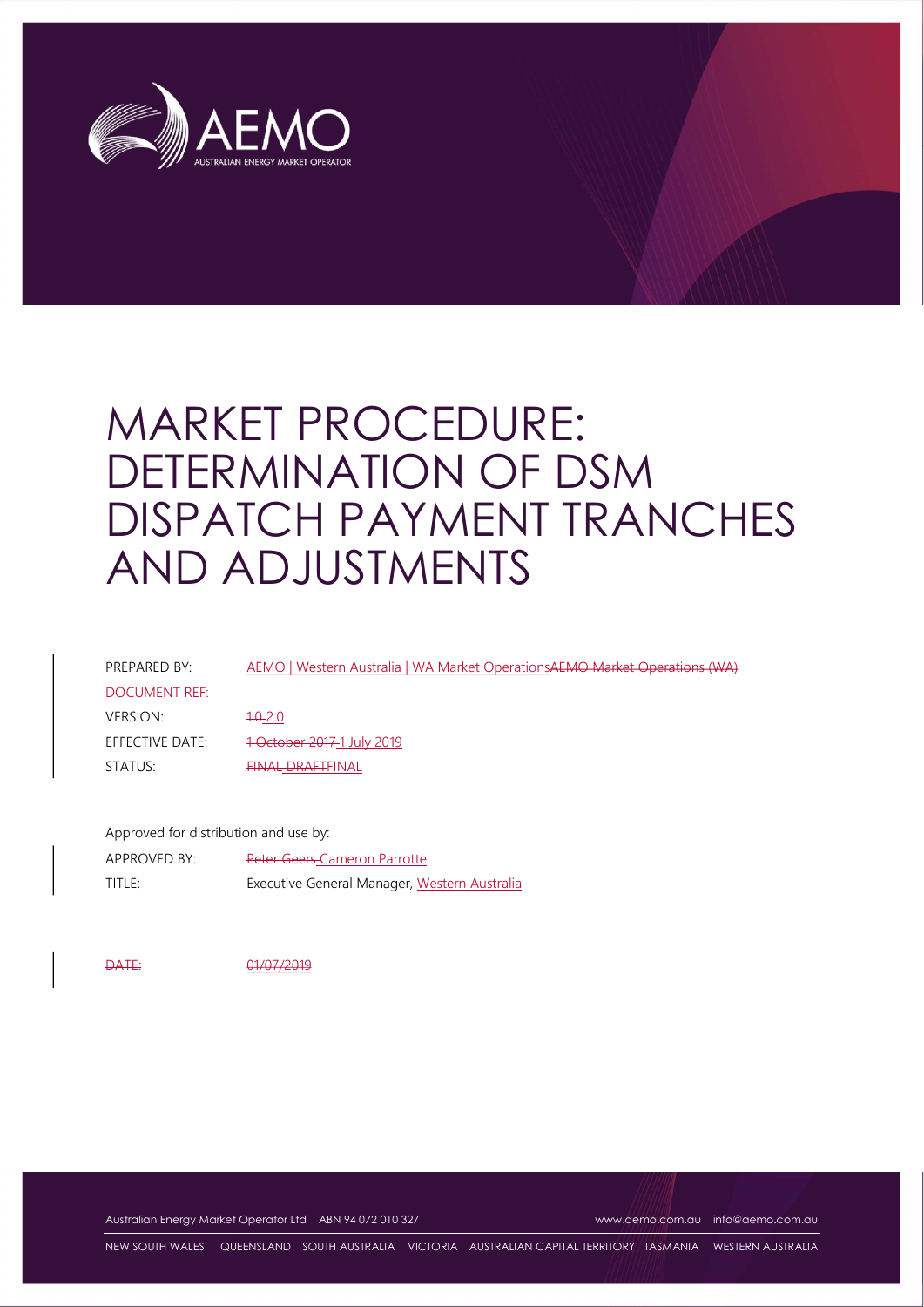

# VERSION RELEASE HISTORY

| Version | <b>Effective Date</b> | <b>Summary of Changes</b>                                                                                                                                                                                                                                                                                                                                |
|---------|-----------------------|----------------------------------------------------------------------------------------------------------------------------------------------------------------------------------------------------------------------------------------------------------------------------------------------------------------------------------------------------------|
| 1.0     | 1 October 2017        | New Market Procedure as required by amending Wholesale Electricity Market Rules                                                                                                                                                                                                                                                                          |
| 2.0     | 1 July 2019           | Amendments to Market Procedure resulting from AEPC 2019 06 relating to:<br>the Rule Change Proposal RC 2014 06: Removal of Resource Plans and<br>Dispatchable Loads; and.<br>the t <sub>ransfer</sub> of the Procedure to the new AEMO Procedure templateto revised<br>AEMO Procedure template, formatting amendments and minor administrive<br>changes. |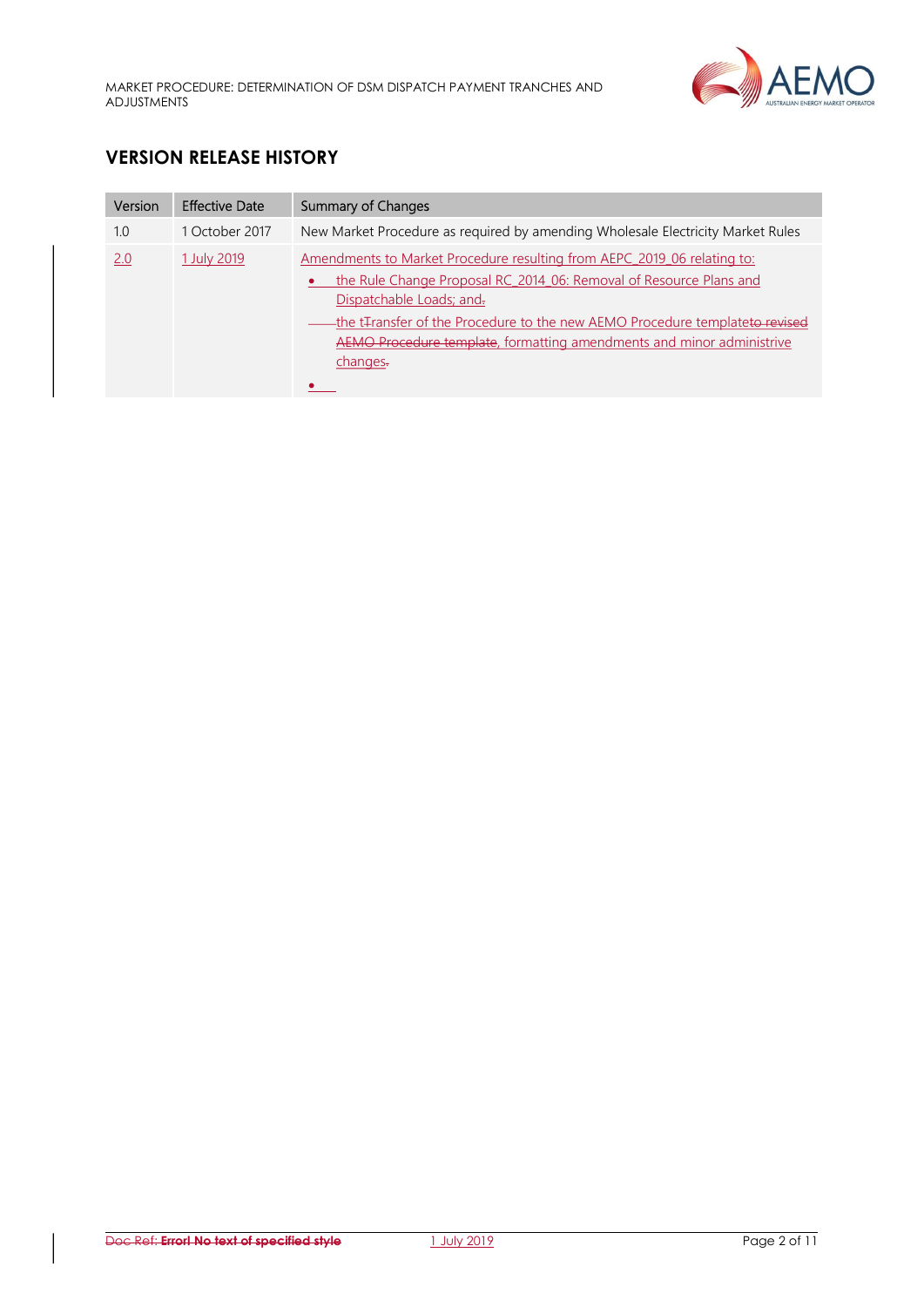

# **CONTENTS**

|             | <b>INTRODUCTION</b>                                                                           | 54                  |
|-------------|-----------------------------------------------------------------------------------------------|---------------------|
| 1.1         | Purpose and scope                                                                             | 54                  |
| 1.2         | Definitions and interpretation                                                                | 54                  |
| 1.3         | <b>Related documents</b>                                                                      | 65                  |
| 2           | <b>METHODOLOGY FOR DETERMINING TRANCHE 2 AND TRANCHE 3 DSM DISPATCH PAYMENTS</b>              | 95                  |
| 2.1         | Rule requirement                                                                              | 95                  |
| 2.2         | Methodology                                                                                   | 106                 |
|             |                                                                                               |                     |
| 3           | METHODOLOGY FOR THE ADJUSTMENT OF DSM CAPACITY CREDIT RELATED THRESHOLDS                      |                     |
|             | <b>AND VARIABLES DURING A CAPACITY YEAR</b>                                                   | 106                 |
| 3.1         | Rule requirement                                                                              | 106                 |
| 3.2         | Methodology                                                                                   | 117                 |
| ₩           |                                                                                               |                     |
| $\pm 1$     | Purpose and scope                                                                             |                     |
| 1.2         | Definitions and interpretation                                                                |                     |
| 1.3         | Related documents                                                                             |                     |
|             | Methodology for determining Tranche 2 and tranche 3 DSM Dispatch Payments                     |                     |
| 2.1         | Rule requirement                                                                              | 6                   |
| 2.2         | <u> 1989 - Johann Stoff, amerikansk politiker (d. 1989)</u><br>Methodology                    | 6                   |
|             |                                                                                               |                     |
| 3.          | Methodology for the adjustment of DSM Capacity Credit related tHresholds and variables during |                     |
|             | a capacity year                                                                               | z                   |
| $-3.1$      | Rule requirement                                                                              | Z                   |
| 3.2         | Methodology                                                                                   |                     |
| ₩           | Procedure Overview                                                                            |                     |
|             |                                                                                               |                     |
| $+1.1$      | Relationship with the Wholesale Electricity Market Rules                                      |                     |
| <u>1.2.</u> | <u>Interpretation</u>                                                                         |                     |
| 1.3.        | Purpose and application of this Procedure                                                     |                     |
| <u>1.4.</u> | <b>Associated documents</b>                                                                   |                     |
| 1.5.        | <b>Terminologies and Definitions</b>                                                          |                     |
|             | Methodology for determining Tranche 2 and tranche 3 DSM Dispatch Payments                     | 5                   |
| 2.1         | Rule requirement                                                                              | 5                   |
| 2.2.        | Methodology                                                                                   | 6                   |
| З.          | Methodology for the adjustment of DSM Capacity Credit related tHresholds and variables during |                     |
|             | a capacity year                                                                               | 6                   |
| <u>3.1.</u> | Rule requirement                                                                              | 6                   |
| 3.2.        | Methodology                                                                                   | $\overline{\Theta}$ |
|             |                                                                                               |                     |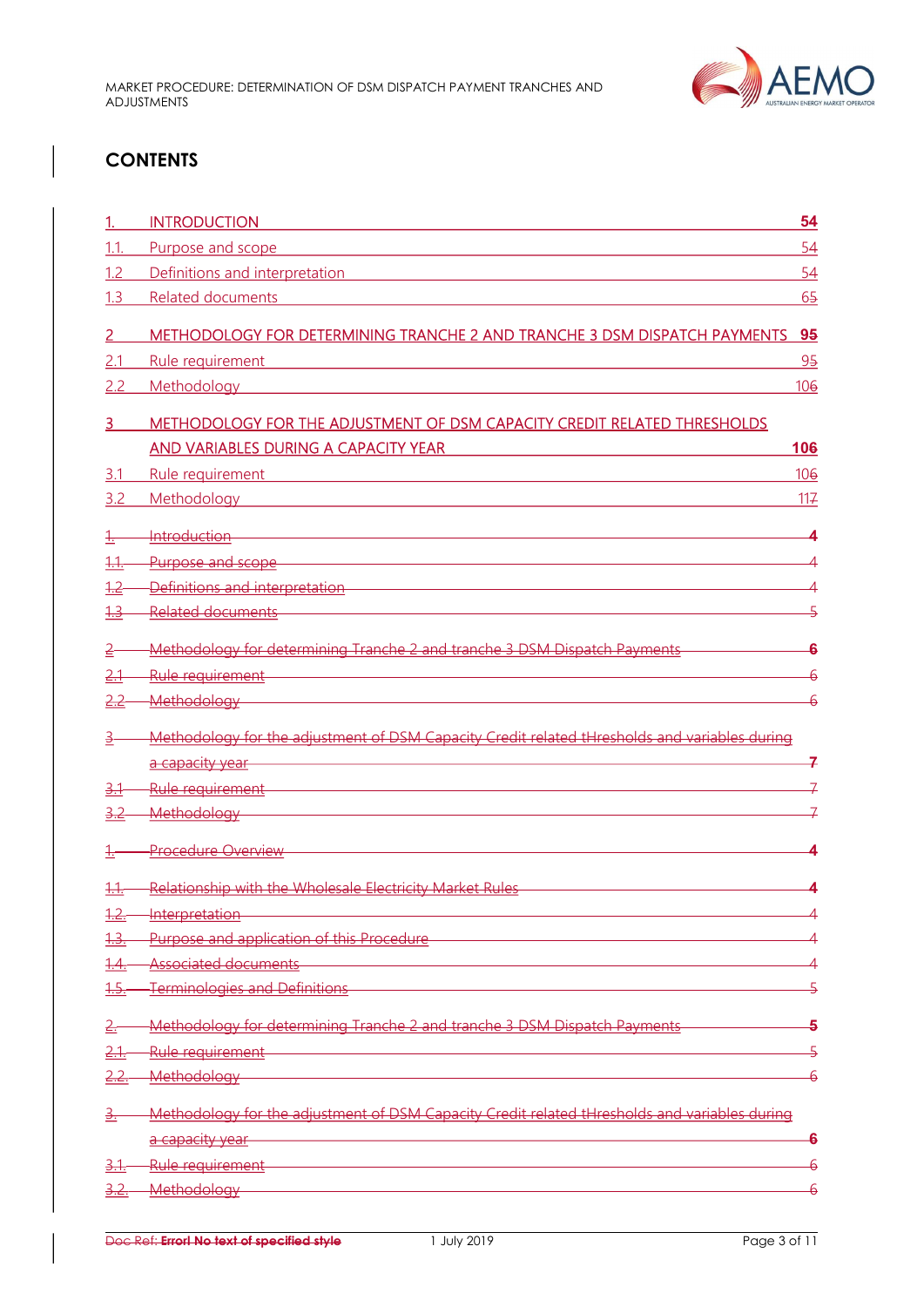

 $\overline{a}$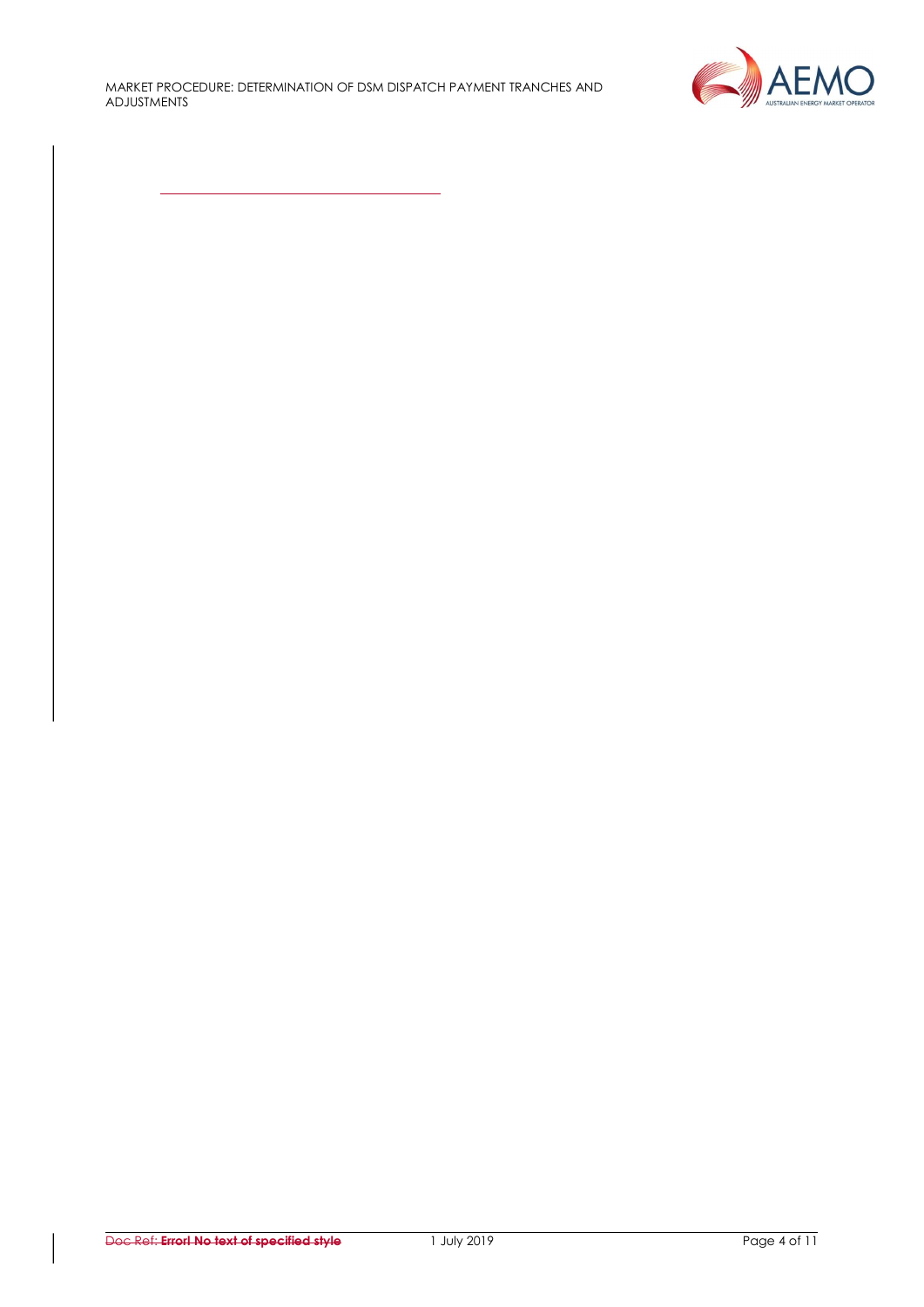

# 1. INTRODUCTION

## 1.1. Purpose and scope

- 111. This Market Procedure: is the Determination of DSM Dispatch Payment Tranches and Adjustments (Procedure) is made under clauses 6.17.6B and 6.17.6F of the Wholesale Electricity Market (WEM) Rules (WEM Rules).
- 1.1.2 This Procedure has effect only for the purposes set out in the WEM Rules and the WEM Rules prevail over these Procedures to the extent of any inconsistency.
- 1.1.3 The purpose of this Procedure is to describe:
	- (a) Tthe methodology used to calculate Tranche 2 DSM Dispatch Payments and Tranche 3 DSM Dispatch Payments for Demand Side Programmes; and
	- (b) Tthe Procedureprocess for adjusting the thresholds which determine the Non-Balancing Facility Dispatch Instruction Payment and also the values of Cumulative Annual DSM Dispatch or Calculated DSP Quantity (or both) on a proportional basis if the number of DSM Capacity Credits assigned to a Demand Side Programme changes during the Capacity Year.
- 1.1.4 This Procedure applies to AEMO (including in its capacity as System Management) and other Rule Participants.
- 1.1.5 In this Procedure where obligations are conferred on a Rule Participant, that Rule Participant must comply with the relevant obligations in accordance with clauses 2.9.7, 2.9.7A, 2.9.7B, 2.9.7C and 2.9.8 of the WEM Rules, as applicable.
- 1.1.6 Reference to particular WEM Rules within the Procedure in bold and square brackets **[clause XX]** are included for convenience only, and are not part of this Procedure.

## 1.2 Definitions and interpretation

#### 1.2.1 Glossary

Terms defined in the WEM Rules have the same meanings in this Procedure unless otherwise specified in this clause.

The words, phrases and abbreviations in the table below have the meanings set out opposite them in the table when used in this Procedure.

| Term                                                                      | <b>Definition</b>                                                                                                                                                                                                                                                                                                                        |
|---------------------------------------------------------------------------|------------------------------------------------------------------------------------------------------------------------------------------------------------------------------------------------------------------------------------------------------------------------------------------------------------------------------------------|
| Demand Side Programme<br><b>Dispatch Instruction</b><br>Payment (DSP DIP) | A subset of the Non-Balancing Facility Dispatch Instruction Payment. It is the dispatch<br>payment for a Demand Side Programme for a Trading Interval, determined in<br>accordance with clauses 6.17.6C to 6.17.6E of the WEM Rules.(This excludes any<br>dispatch payments to Dispatchable Loads)                                       |
| <b>DSM</b>                                                                | Demand Side Management: A type of capacity held in respect of a Facility connected<br>to the South West interconnected system (SWIS); specifically, the capability of a Facility<br>connected to the SWIS to reduce its consumption of electricity through the SWIS, as<br>measured at the connection point of the Facility to the SWIS. |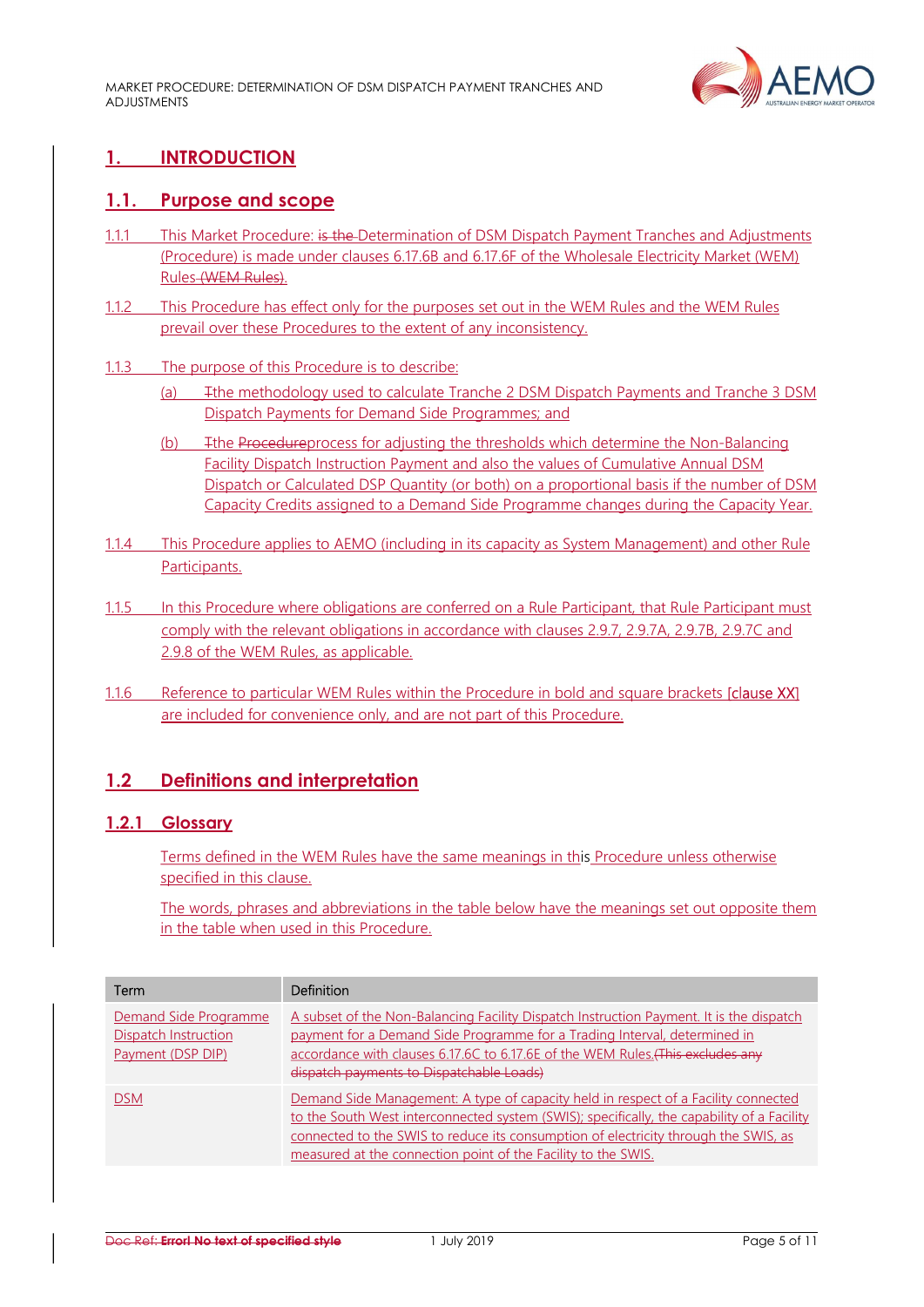

# 1.2.2 Interpretation

The following principles of interpretation apply to this Procedure unless otherwise expressly indicated:

- (a) references to time are references to Australian Western Standard Time.
- (b) terms that are capitalised, but not defined in this Procedure, have the meaning given in the WEM Rules;
- (c) to the extent that this Procedure is inconsistent with the WEM Rules, the WEM Rules prevail to the extent of the inconsistency;
- (d) a reference to the WEM Rules or Market Procedures includes any associated forms required or contemplated by the WEM Rules or Market Procedures; and
- (e) words expressed in the singular include the plural and vice versa

In this Procedure the conventions specified in sections 1.3 to 1.5 of the WEM Rules apply.

## 1.21.3 Related documents

The following Market Procedures, Power System Operation Procedures (PSOPs) and market documents (available on the Market Web Site<sup>1</sup>) provide background information to this Procedure:

- (a) Market Procedure: Notices and Communications;
- (b) Market Procedure: Determination of Expected DSM Dispatch Quantity and DSM Activation Price; and
- (c) Market Procedure: Settlement.

| <b>Peference</b><br><del>ncient rec</del> | <b>Title</b>                                                                                         |
|-------------------------------------------|------------------------------------------------------------------------------------------------------|
|                                           | Market Procedure: Determination of Expected DSM Dispatch Quantity and<br><b>DSM Activation Price</b> |
|                                           | Market Procedure: Settlement                                                                         |

-

<sup>&</sup>lt;sup>1</sup> Available at http://aemo.com.au/Electricity/Wholesale-Electricity-Market-WEM/Procedures.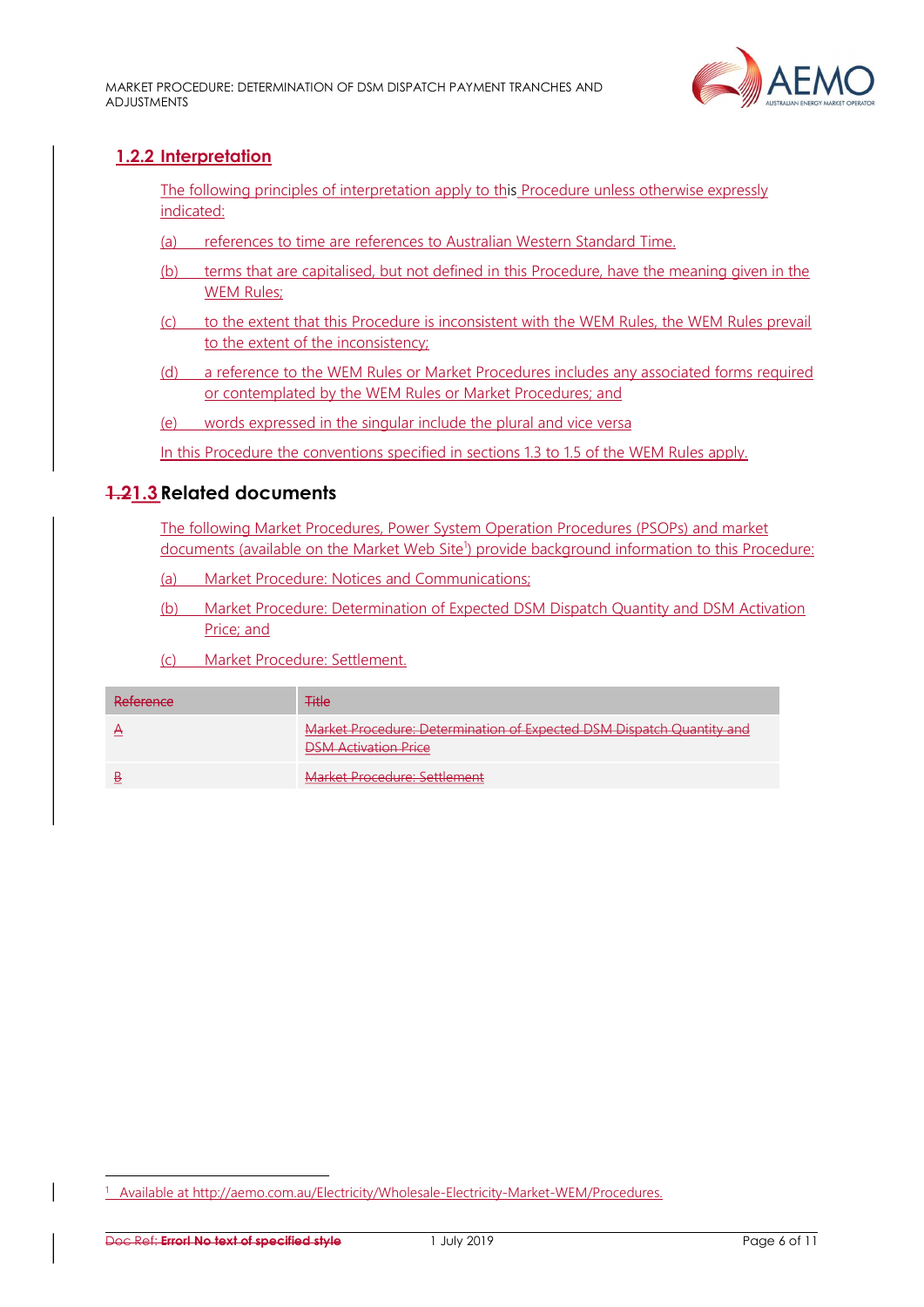

# 1. PROCEDURE OVERVIEW

## 1.3 Relationship with the Wholesale Electricity Market Rules

- 1.3.1 This Market Procedure: Determination of DSM Dispatch Payment Tranches and Adjustments (Procedure) is developed in accordance with clauses 6.17.6B and 6.17.6F of the Wholesale Electricity Market Rules (WEM Rules).
- 1.3.2 Reference to particular WEM Rules within the Procedure, which are in bold and square brackets [Clause XX], are current as of 1 October 2017. These references are included for convenience only and are not part of this Procedure.

# 1.4 Interpretation

#### 1.4.1 In this Procedure:

- (a) Terms that are capitalised but not defined in this Procedure have the meaning given in the WEM Rules.
- (b) To the extent that this Procedure is inconsistent with the WEM Rules, the WEM Rules prevail to the extent of the inconsistency.
- (c) A reference to the WEM Rules or Market Procedures includes any associated forms required or contemplated by the WEM Rules or Market Procedures.
- (d) Words expressed in the singular include the plural or vice versa.

## 1.5 Purpose and application of this Procedure

#### 1.5.1 The purpose of this Procedure is to describe:

- (a) The methodology used to calculate Tranche 2 DSM Dispatch Payments and Tranche 3 DSM Dispatch Payments for Demand Side Programmes; and
- (a) The procedure for adjusting relevant calculation parameters if the number of DSM Capacity Credits assigned to a Demand Side Programme changes during the Capacity Year.

#### 1.5.2 This Procedure applies to AEMO (including in its capacity as System Management) and other Rule Participants.

## 1.6 Associated documents

1.6.1 The following Market Procedures (available on the Market Web Site2) provide background information to this Procedure:

(a) Determination of Expected DSM Dispatch Quantity and DSM Activation Price.

(b) Settlement.

-

 $(c)$  The Power System Operation Procedure relating to clause 7.13.5 (b).<sup>3</sup>

<sup>&</sup>lt;sup>2</sup> http://aemo.com.au/Electricity/Wholesale-Electricity-Market-WEM/Procedures.

<sup>&</sup>lt;sup>3</sup> At the time of publication the Power System Operation Procedure relating to clause 7.13.5 (b) had not been published.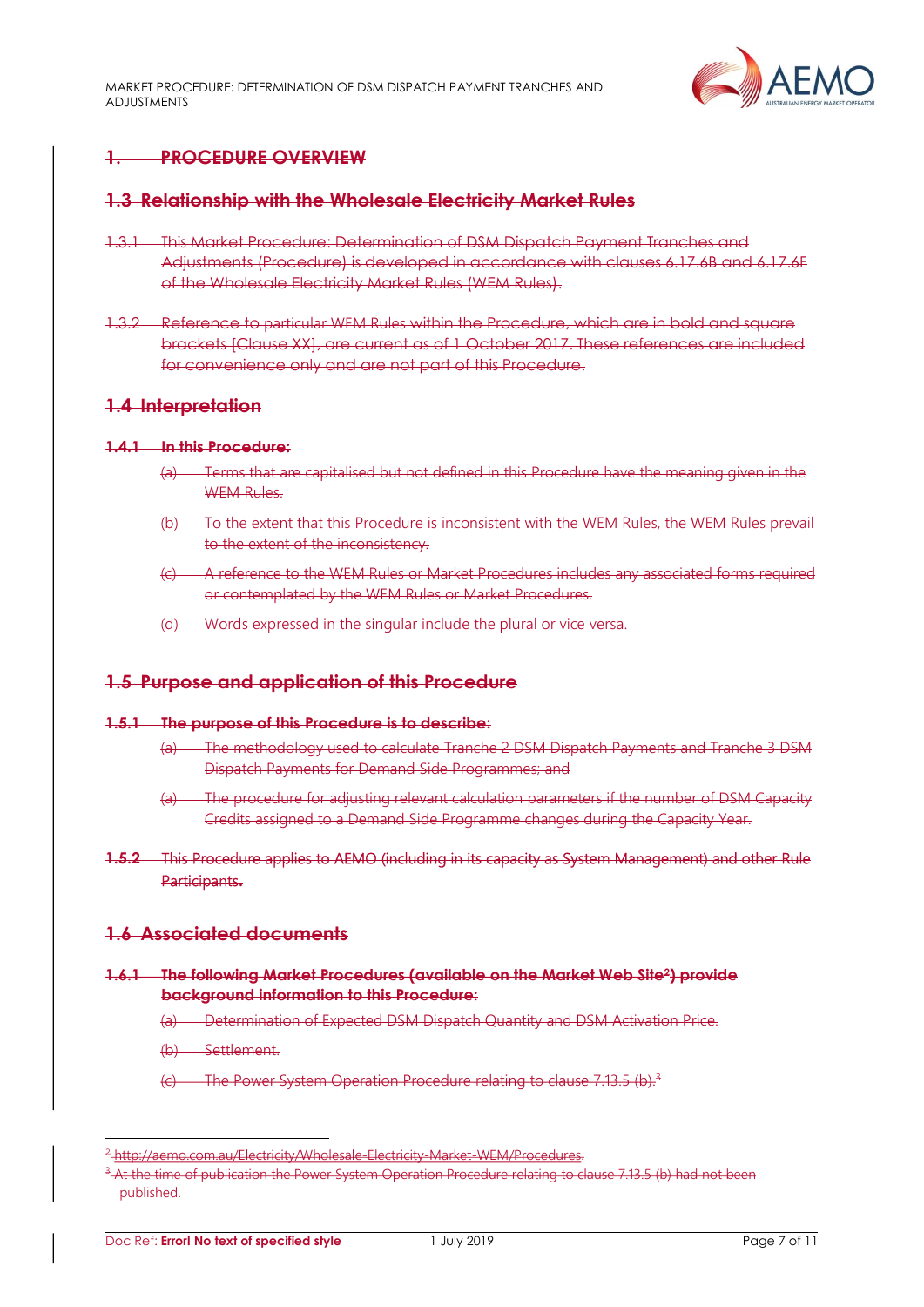

# 1.7 Terminologies and Definitions

1.7.1 A word or phrase defined in the Electricity Industry Act, the WEM Regulations, or the WEM Rules has the same meaning when used in this Procedure.

#### 1.7.2 In addition, the following defined term has the meaning given.

#### Table 1 Defined Terms

| Term                                    | Definition                                                                     |
|-----------------------------------------|--------------------------------------------------------------------------------|
| <b>DSP Dispatch Instruction Payment</b> | A subset of the Non-Balancing Facility Dispatch Instruction Payment. It is the |
| (DSP DIP)                               | dispatch payment for a Demand Side Programme for a Trading Interval,           |
|                                         | determined in accordance with clauses 6.17.6C to 6.17.6E. (This excludes any   |
|                                         | dispatch payments to Dispatchable Loads.)                                      |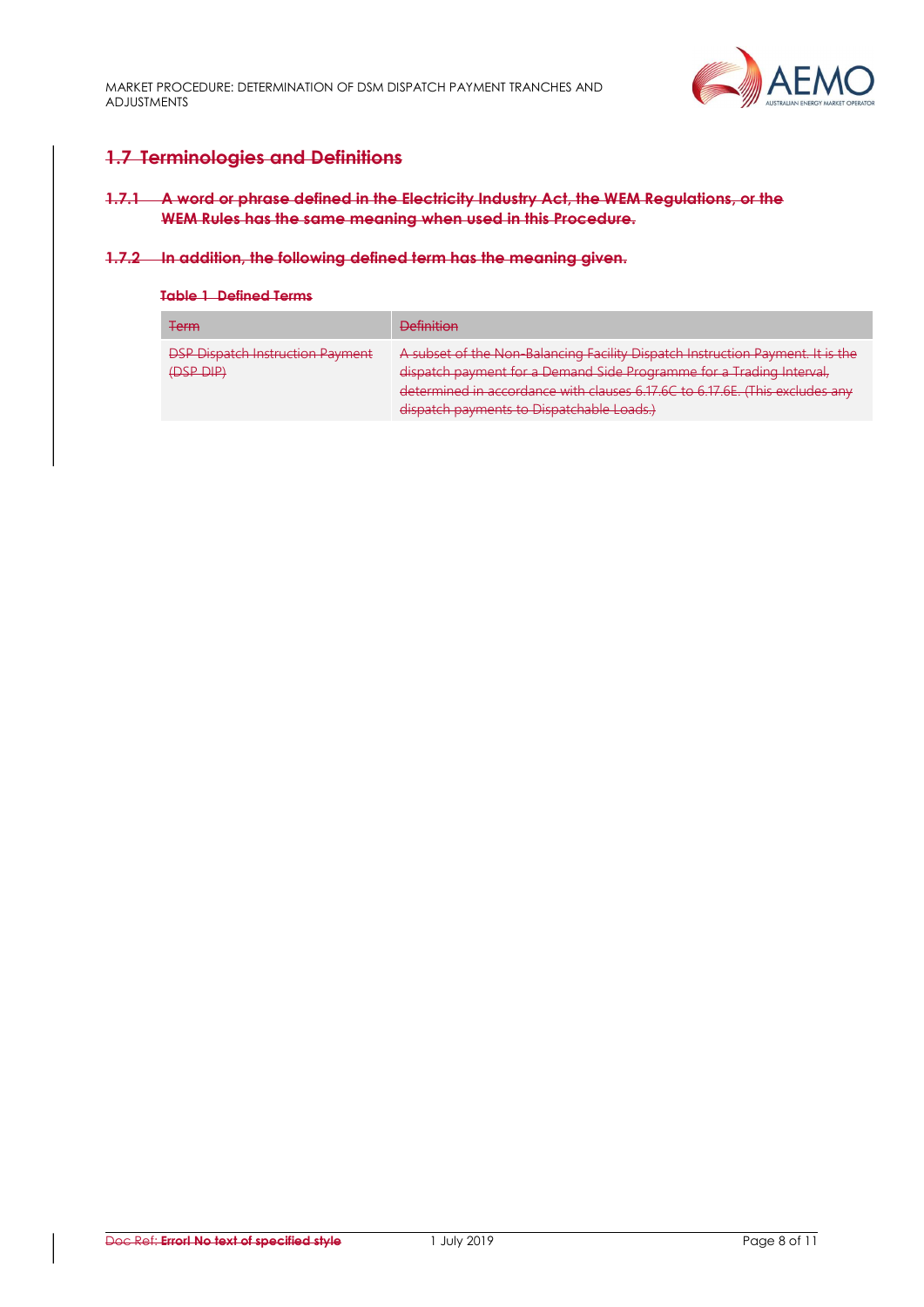

# 2 METHODOLOGY FOR DETERMINING TRANCHE 2 AND TRANCHE 3 DSM DISPATCH PAYMENTS

## 2.1 Rule requirement

- 2.1.1 AEMO must calculate the Demand Side Programme Dispatch Instruction Payment DSP Dispatch Instruction Payment (DSP DIP), for Market Participant p and Trading Interval t of Trading Day d as the sum over all Demand Side Programmes registered to Market Participant p of the amount that is the  $product$ -sum of  $[c\text{Clause 6.17.6(c)}]$ :
	- (a) the Tranche 2 DSM Dispatch Payments; and
	- (b) the Tranche 3 DSM Dispatch Payments.
- 2.1.2 AEMO must determine the DSP DIP subject to clauses 6.17.6D and 6.17.6E of the WEM Rules as follows [Cclause 6.17.6C]:
	- (a) (Tranche 1) while the Demand Side Programme's Cumulative Annual DSM Dispatch for a Capacity Year is less than or equal to the Demand Side Programme's Calculated DSP Quantity – the DSP DIP for each MWh of Deemed DSM Dispatch is zero;
	- (b) (Tranche 2) once the Demand Side Programme's Cumulative Annual DSM Dispatch for a Capacity Year exceeds the Demand Side Programme's Calculated DSP Quantity – the DSP DIP for each MWh of Deemed DSM Dispatch is the Extra Consumption Decrease Price, as specified in Standing Data, until:
		- i. an amount equal to:
			- A. the sum, across all 12 months in the Capacity Year, of all the amounts payable (or anticipated to become payable) in respect of the Demand Side Programme as "DSM Capacity Payments (p,m)" under clause 9.7.1A of the WEM Rules;
				- plus
			- B. the aggregate of all DSP DIP received by the Demand Side Programme up to that time in the Capacity Year,

equals or exceeds

- ii. an amount equal to the Reserve Capacity Price multiplied by an amount equal to the number of the Demand Side Programme's DSM Capacity Credits; and
- (c) (Tranche 3) thereafter until the end of the Capacity Year the DSP DIP for each MWh of Deemed DSM Dispatch is the Consumption Decrease Price, as specified in Standing Data.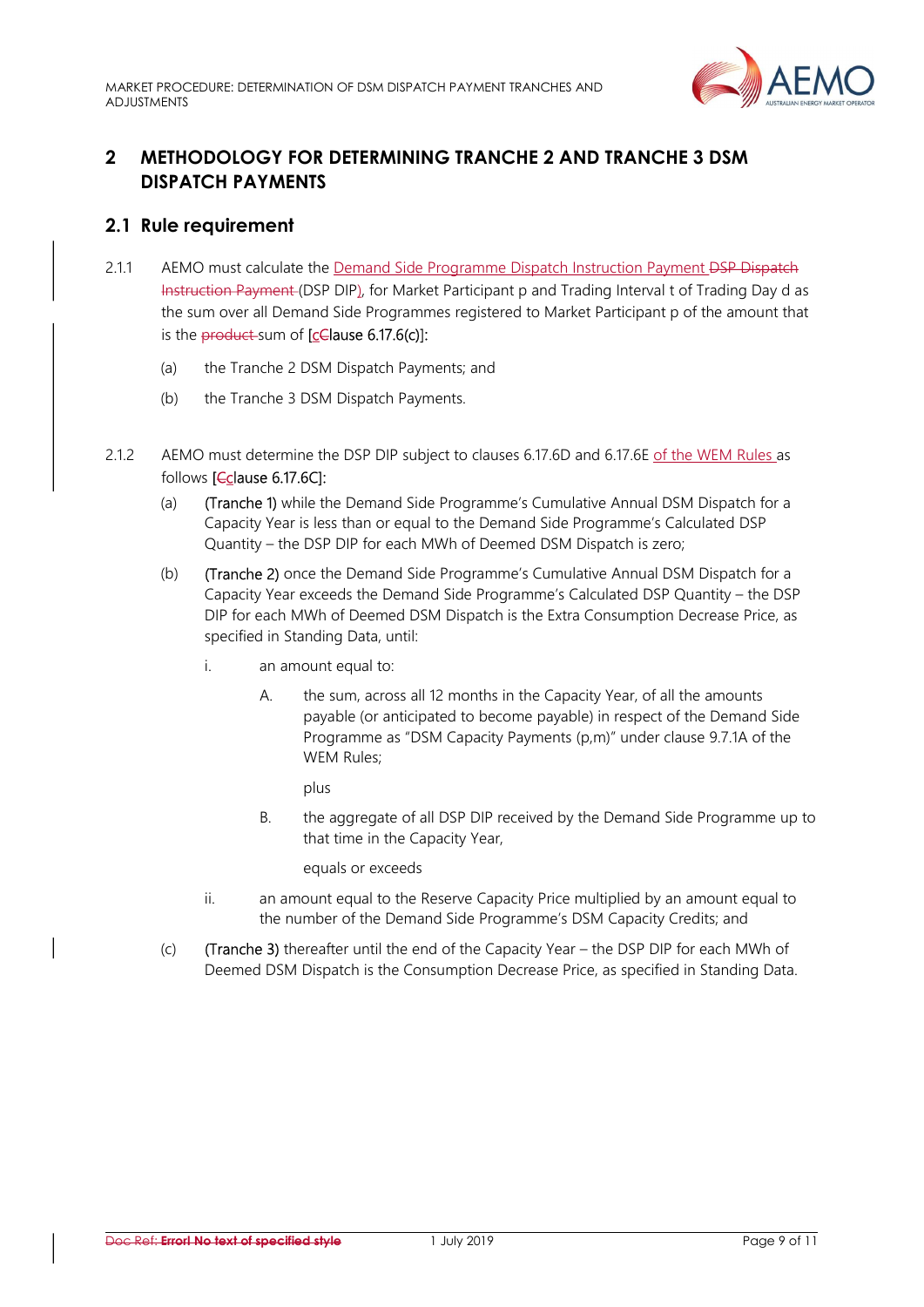

# 2.2 Methodology

- 2.2.1 The formula to determine the relevant Tranche for the Deemed DSM Dispatch of a DSP in a Trading Interval is specified in step 2.1.2 of this Procedure and [ce]ause 6.17.6C of the WEM Rules.
- 2.2.2 The methodology to calculate the Tranche 2 DSM Dispatch Payment and the Tranche 3 DSM Dispatch Payment is specified in step 2.1.2 of this Procedure and c[Clauses 6.17.6C] (b) and 6.17.6C(c) of the WEM Rules.

# 3 METHODOLOGY FOR THE ADJUSTMENT OF DSM CAPACITY CREDIT RELATED THRESHOLDS AND VARIABLES DURING A CAPACITY YEAR

## 3.1 Rule requirement

- 3.1.1 If the number of DSM Capacity Credits assigned to a Demand Side Programme changes during a Capacity Year, then either or both of:
	- (a) the thresholds for Tranche 1 and Tranche 2 described in steps 2.2.12.2.1(a) and  $2.2.12.2.1(a)(b)$  of this Procedure, which determine whether the DSP DIP is to be calculated under step 2.2.1(a), (b) or (c); and
	- (b) the values of Cumulative Annual DSM Dispatch or Calculated DSP Quantity (or both) for the Demand Side Programme for the Capacity Year,

are to be adjusted on a proportional basis in accordance with steps 3.2.1 to 3.2.5 of this Procedure [cClause 6.17.6E].